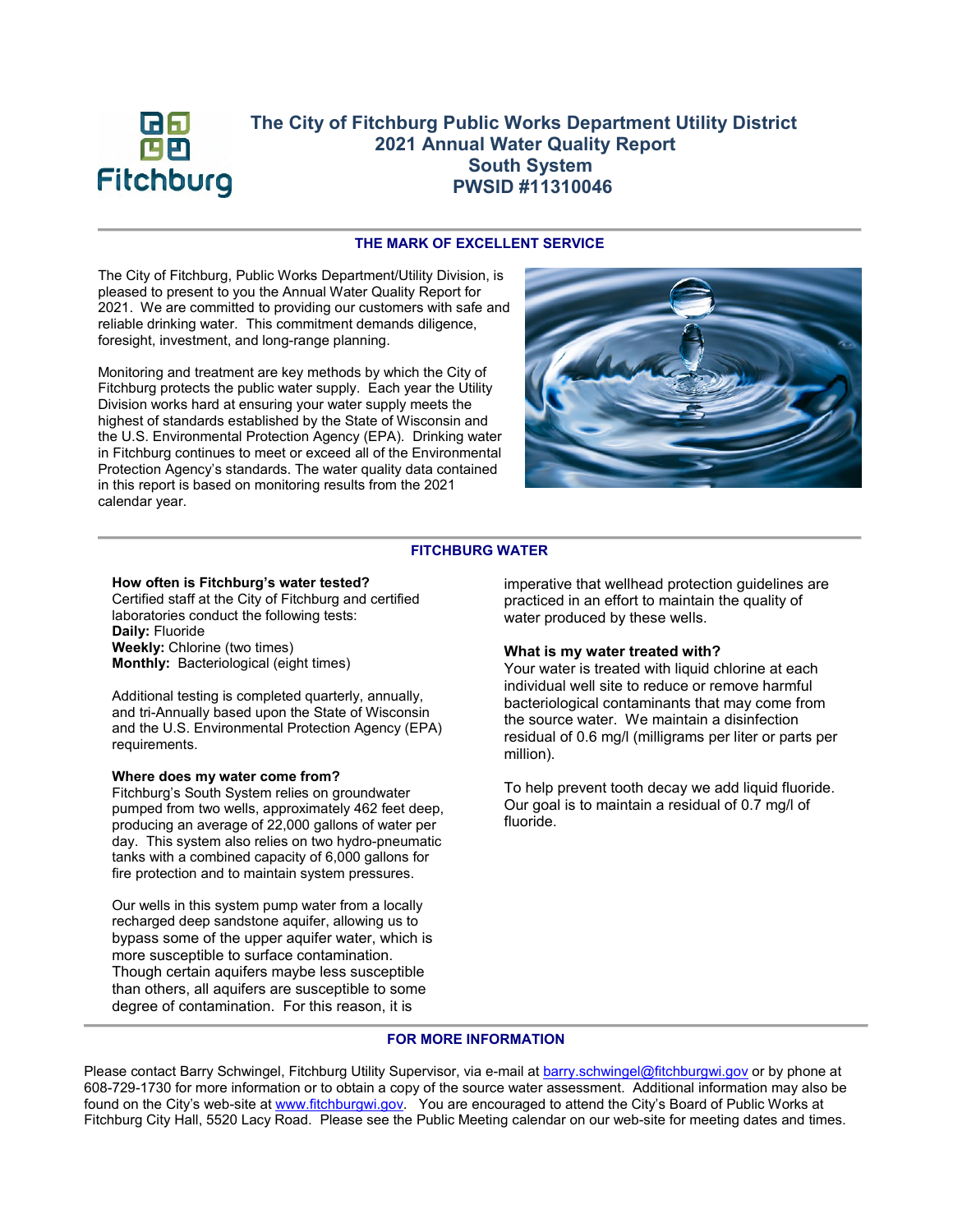#### **MESSAGE FROM THE ENVIRONMENTAL PROTECTION AGENCY (EPA)**

Drinking water, including bottled water, may reasonably be expected to contain at least small amounts of some contaminants. The presence of contaminants does not necessarily indicate that water poses a health risk. More information about contaminants and potential health effects can be obtained by calling the EPA's safe drinking water hotline (800-426-4791).

Some people may be more vulnerable to contaminants in drinking water than the general population. Immuno-compromised persons such as persons with cancer undergoing chemotherapy, persons who have undergone organ transplants, people with HIV/AIDS or other immune system disorders, some elderly, and infants can be particularly at risk from infections. These people should seek advice about drinking water from their health care providers. EPA/CDC guidelines on appropriate means to lessen the risk of infection by cryptosporidium and other microbial contaminants are available from the EPA's safe drinking water hotline (800-426-4791).

The sources of drinking water, both tap water and bottled water, include rivers, lakes, streams, ponds, reservoirs, springs and wells. As water travels over the surface of the land or through the ground, it dissolves naturally occurring minerals, and in some cases, radioactive material, and can pick up substances resulting from the presence of animals or from human activity.

Contaminations that may be present in source water include: *Microbial contaminants*, such as viruses and bacteria, which may come from sewage treatment plants, septic systems, agricultural livestock operations and wildlife. *Inorganic contaminants*, such as salts and metals, which can be naturally occurring or result from urban stormwater runoff, industrial or domestic wastewater discharges, oil and gas production, mining or farming. *Pesticides and herbicides*, which may come from a variety of sources such as agriculture, urban stormwater runoff and residential uses. *Organic chemical contaminants*, including synthetic and volatile organic chemicals, which are byproducts of industrial processes and petroleum production, and can also come from gas stations, urban stormwater runoff and septic systems. *Radioactive contaminants*, which can be naturally occurring or be the result of oil and gas production and mining activities.

In order to ensure that tap water is safe to drink, the EPA prescribes regulations that limit the amount of certain contaminants in water provided by public water systems. FDA regulations establish limits for contaminants in bottle water, which shall provide the same protection for public health.

## **CONTAMINANT REPORTING**

The EPA and Wisconsin Department of Natural Resources (WDNR) establish the safe drinking water regulations that limit the amount of contaminants allowed in drinking water. The table below shows the concentrations of detected substances in comparison to the regulatory limits. Substances not detected are not included in the table.

Terms and units used in the Water Quality Table are identified and defined below:

**Maximum Contaminant Level (MCL):** The highest level of a contaminant that is allowed in drinking water. MCLs are set as close to the MCLGs as feasible using the best available treatment technology.

**Maximum Contaminant Level Goal (MCLG):** The level of a contaminant in drinking water below which there is no known or expected risk to health. MCLGs allow for a margin of safety.

**Action Level (AL):** The concentration of a contaminant which, if exceeded, triggers treatment or other requirements which a public water system shall follow.

**Unregulated Contaminants:** Those contaminants for which EPA has not established drinking water standards. The purpose of unregulated contaminant monitoring is to assist EPA in determining the occurrence of unregulated contaminants in drinking water and whether future regulation is warranted. Monitoring of unregulated contaminants is required by EPA.

**90TH Percentile:** 90% of samples are equal to or less than the number on the chart.

**Health Advisory Level (HAL):** The concentration of a contaminant which, if exceeded, poses a health risk and may requie a system to post a public notice.

**Secondary drinking water standards or Secondary maximum Contaminant Levels (SMCL):** SMCL for contaminants that affect taste, odor, or appearance of the drinking water. The SMCLs do not represent health standards.

## **Units in the Table:**

- nd = not detected at testing limits
- ppb = parts per billion
- ppm = parts per million
- pCi/L = picocuries per liter a measure of radioactivity
- millirems/year =a measure of radiation absorbed by the body.
- ug/l = micrograms per liter
- mg/l = milligrams per liter
- n/a = not applicable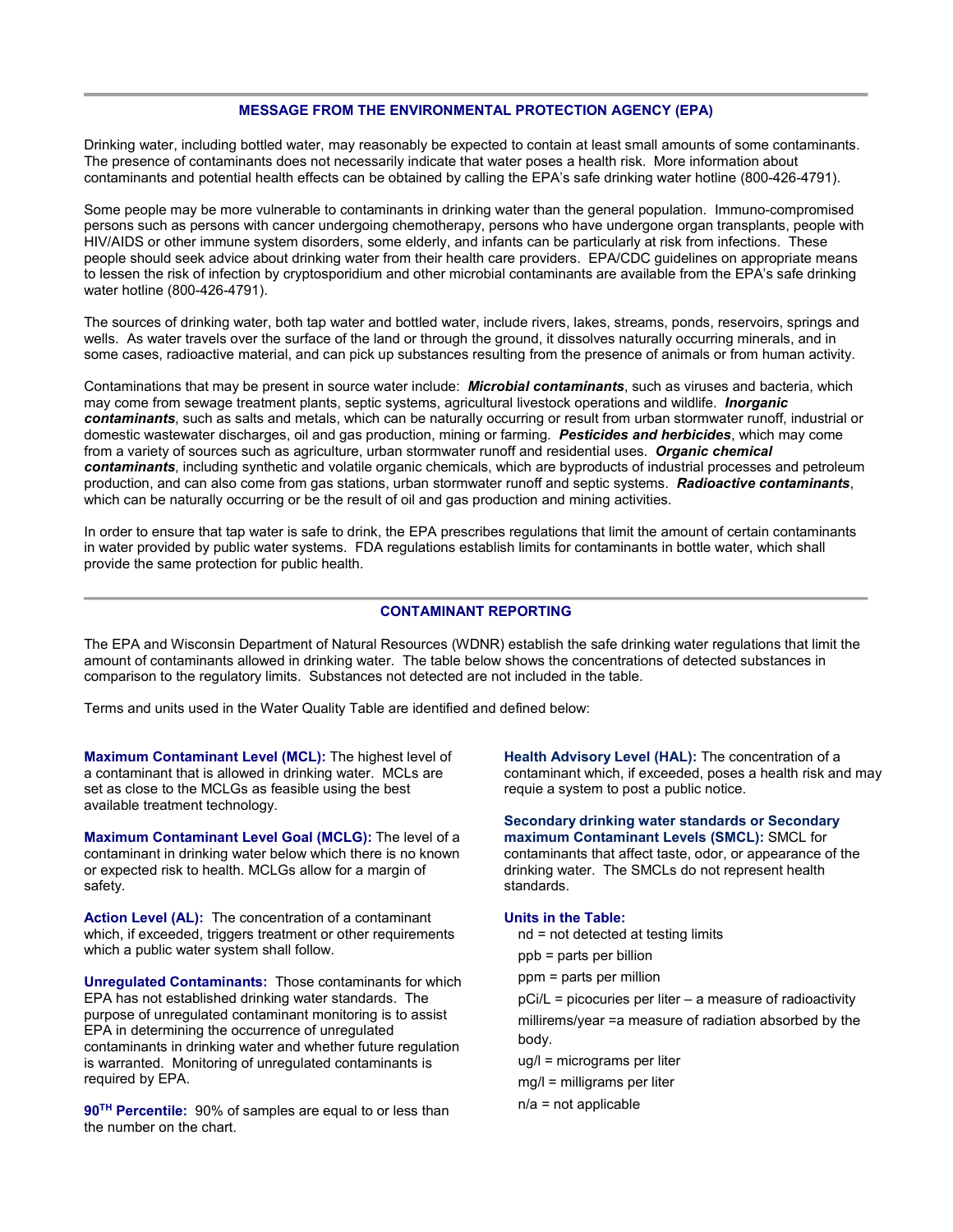# **WATER QUALITY**

Your water was tested for many contaminants last year. We are allowed to monitor for some contaminants less frequently than once a year. The following table lists only those contaminants which were in your water. If a contaminant was detected last year, it will appear in the following table without a sample date. If the contaminant was not monitored last year, but was detected within the last 5 years, it will appear in the table below along with the sample date.

## **WATER QUALITY TABLE**

| Contaminant                         | Unit  | <b>MCL</b> | <b>MCLG</b>    | Level<br><b>Detected</b> | Range                                            | <b>Violation</b><br>(Yes/No) | **Sampling<br>Date | <b>Potential Source of Contamination</b>                                                                                                             |  |
|-------------------------------------|-------|------------|----------------|--------------------------|--------------------------------------------------|------------------------------|--------------------|------------------------------------------------------------------------------------------------------------------------------------------------------|--|
| <b>Disinfection Byproducts</b>      |       |            |                |                          |                                                  |                              |                    |                                                                                                                                                      |  |
| <b>Haloacetic Acids (HAA5)</b>      | ppb   | 60         | 60             | $\overline{2}$           | $\overline{2}$                                   | No                           |                    | By-product of drinking water<br>chlorination                                                                                                         |  |
| <b>Total Trihalomethanes (TTHM)</b> | ppb   | 80         | $\mathbf 0$    | 4.8                      | 4.8                                              | No                           |                    | By-product of drinking water<br>chlorination                                                                                                         |  |
| <b>Inorganic Contaminants</b>       |       |            |                |                          |                                                  |                              |                    |                                                                                                                                                      |  |
| <b>Arsenic</b>                      | ppb   | 10         | n/a            | 0                        | $0 - 0$                                          | <b>No</b><br>7/29/2020       |                    | Erosion of natural deposits; Runoff<br>from orchards; Runoff from glass and<br>electronics production wastes                                         |  |
| <b>Barium</b>                       | ppm   | 2          | $\overline{2}$ | 0.064                    | 0.024-0.064                                      | No                           | 7/29/2020          | Discharge of drilling wastes; Discharge<br>from metal refineries; Erosion of<br>natural deposits                                                     |  |
| Chromium                            | ppb   | 100        | 100            | 3                        | $2 - 3$                                          | No                           | 7/29/2020          | Discharge from steel and pulp mills;<br>Erosion of natural deposits                                                                                  |  |
| Copper                              | ppm   | $AL=1.3$   | 1.3            | 0.2100                   | 0 of 6 results<br>were above the<br>action level | No                           | 10/12/2020         | Corrosion of household plumbing<br>systems; Erosion of natural deposits;<br>Leaching from wood preservatives                                         |  |
| <b>Fluoride</b>                     | ppm   | 4          | $\overline{4}$ | 0.1                      | $0.1 - 0.1$                                      | No                           | 7/29/2020          | Erosion of natural deposits; Water<br>additives which promotes strong teeth;<br>Discharge from fertilizer and aluminum<br>factories                  |  |
| Lead                                | ppb   | $AL=15$    | $\Omega$       | 1.50                     | 0 of 6 results<br>were above the<br>action level | No                           | 10/12/2020         | Corrosion of household plumbing<br>systems; Erosion of natural deposits                                                                              |  |
| <b>Nickel</b>                       | ppb   | 100        | n/a            | 0.6100                   | 0.0000-0.6100                                    | No                           | 7/29/2020          | Nickel occurs naturally in soils, ground<br>water, and surface waters and is often<br>used in electroplating, stainless steel<br>and alloy products. |  |
| Nitrate (N03-N)                     | ppm   | 10         | 10             | 4.1                      | $3.90 - 4.10$                                    | No                           |                    | Runoff from fertilizer use; Leaching<br>from septic tanks, sewage; Erosion<br>from natural deposits                                                  |  |
| Selenium                            | ppb   | 50         | 50             | $\mathbf{1}$             | $1 - 1$                                          | No                           | 7/29/2020          | Discharge from petroleum and metal<br>refineries; Erosion of natural deposits;<br>Discharge from mines                                               |  |
| Sodium                              | ppm   | n/a        | n/a            | 4.40                     | $4.30 - 4.40$                                    | No                           | 7/29/2020          | Erosion of natural deposits; Road salt<br>application                                                                                                |  |
| <b>Radioactive Contaminants</b>     |       |            |                |                          |                                                  |                              |                    |                                                                                                                                                      |  |
| Gross Alpha, Exel. R & U            | pCl/l | 15         | $\mathbf 0$    | 2.4                      | $0.4 - 2.4$                                      | No                           | 7/29/2020          | Erosion of natural deposits                                                                                                                          |  |
| Radium (226 + 228)                  | pCl/l | 5          | $\mathbf 0$    | 1.4                      | $0.7 - 1.4$                                      | No                           | 7/29/2020          | Erosion of natural deposits                                                                                                                          |  |
| Gross Alpha, Incl. R & U            | n/a   | n/a        | n/a            | 2.4                      | $0.4 - 2.4$                                      | No                           | 7/29/2020          | Erosion of natural deposits                                                                                                                          |  |

\* Systems exceeding a lead and/or copper action level must take actions to reduce lead and/or copper in the drinking water. The lead and copper values represent the 90th percentile of all compliance samples collected. If you want information on the NUMBER of sites or the actions taken to reduce these levels, please contact your water supply operator.

\*\* Sampling Date listed only if prior to 2021.